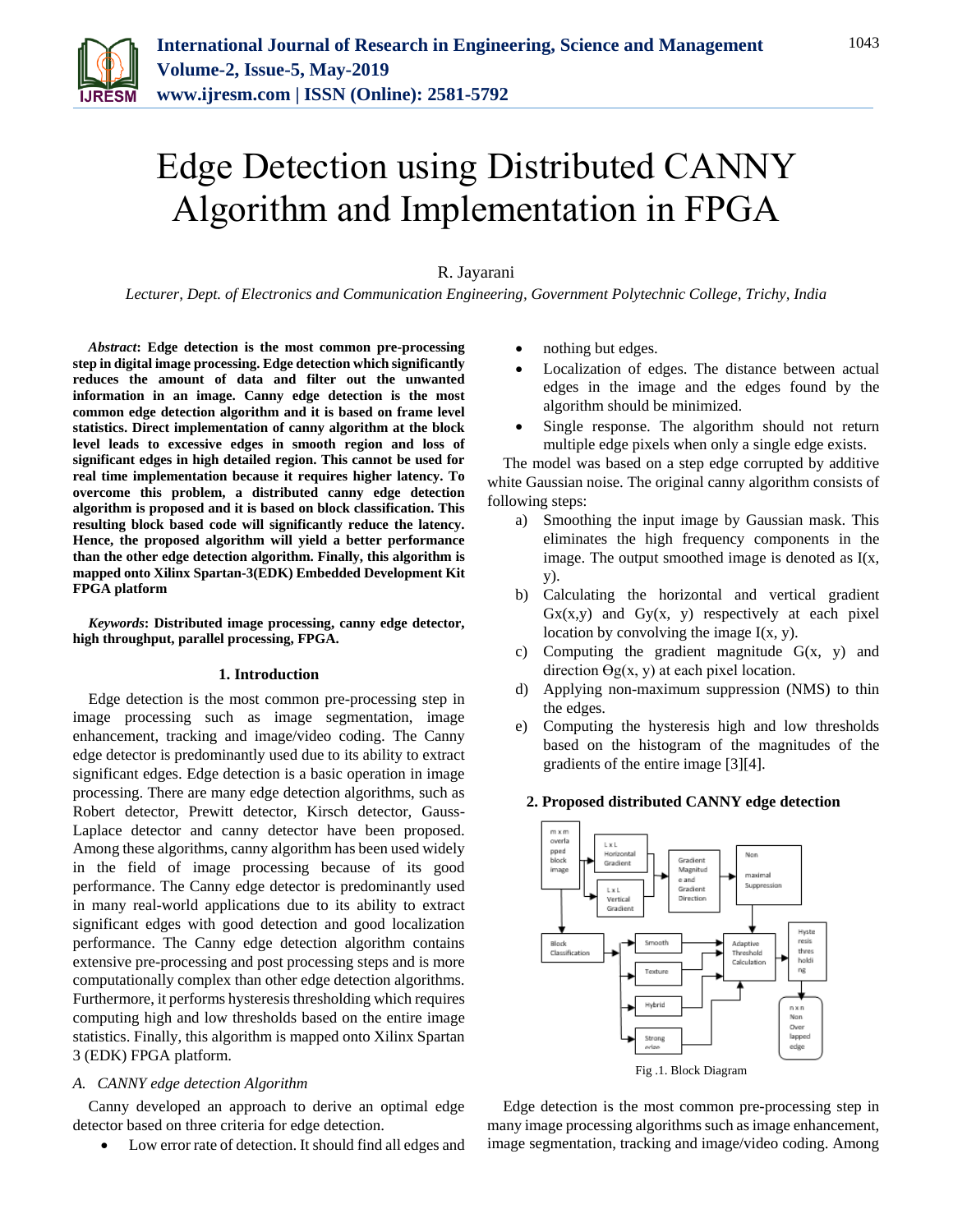

the existing edge detection algorithms, the canny edge detector has remained a standard for many years and has best performance. Canny edge detection algorithm cannot be used for real time application since it requires higher latency and decreased throughput. Due to the drawback, distributed canny edge detection algorithm is proposed which is based on block classification. Block classification is based on block type such as smooth, texture, edge/texture and strong edge. The proposed algorithm yields better edge detection results for both clean and noisy images.

Distributed Canny edge detection algorithm is proposed. A diagram of the proposed algorithm is shown in Fig.1. In the proposed distributed version of the canny algorithm, the input image is divided into  $m \times m$  overlapping blocks and the blocks are processed independent of each other. For an  $L \times L$  gradient mask, the  $m \times m$  overlapping blocks are obtained by first dividing the input image into  $n \times n$  non-overlapping blocks and then extending each block by  $(L + 1)/2$  pixels along the left, right, top, and bottom boundaries. This results in  $m \times m$ overlapping blocks, with  $m = n + L + 1$ . Next horizontal and vertical gradient are calculated. NMS step involves computing the gradient direction at each pixel. If the pixel's gradient direction is one of 4 possible main directions (0°, 45°, 90°, 135°) the gradient magnitude of this pixel is compared with two of its immediate neighbours along the gradient direction and the gradient magnitude is set to zero if it does not correspond to a local maximum. For the gradient directions that do not coincide with one of the 8 possible main directions, an interpolation is done to compute the neighbouring gradients. Distributed Canny algorithms are the same as in the original canny algorithm except that these are now applied at the block level. Next step which is the hysteresis high and low thresholds calculation is modified to enable parallel block-level processing without degrading the edge detection performance.

## *A. The distributed canny edge detection algorithm consists of following steps*

- Smoothing the input image by Gaussian mask. This eliminates the high frequency components in the image. The output smoothed image is denoted as  $G(x)$ , y).
- Calculating the horizontal and vertical gradient Gx and Gy respectively at each pixel Location by convolving the image  $G(x, y)$ .
- The gradient magnitude and direction at each pixel location.
- Applying non-maximum suppression (NMS) to thin the edges.
- Block classification.
- Adaptive threshold calculation.
- Computing the hysteresis high and low thresholds based on the histogram of the magnitudes of the gradients of the entire image.

## *1) Input Image:*

2D Input image of size 512x512 in Fig. 2 is consider as input image and can be represented as  $G(x,y)$ .



Fig. 2. Lena input image

## *2) Gaussian filtering to remove noise*

The Gaussian filter is used to blur and remove unwanted detail and noise. By calculating a suitable 3x3 mask, the Gaussian smoothing can be performed using standard convolution method. A convolution mask is much smaller than the actual image. As a result, the mask is slide over the image, calculating every square of pixels at a time. Gaussian filter uses 2D distribution to perform convolution.

$$
F_x(x,y) = -\frac{x}{\sigma^2} e^{-x^2 + y^2/2\sigma^2}
$$
  
(1)  

$$
F_y(x,y) = -\frac{y}{\sigma^2} e^{-x^2 + y^2/2\sigma^2}
$$
  
(2)

Where x and y represents horizontal and vertical values of a two dimensional image, sigma  $=0.1$  is the standard deviation of the Gaussian function and  $G(x, y)$  represents the smoothened image. Sigma plays a major role in the selection of the coefficients of the Gaussian filter.

*3) Gradient*

Gradient is a directional change in the intensity or colour in an image. Image gradients may be used to extract information from images. Vertical edges can be detected by using a horizontal gradient operator followed by a threshold operation to detect the extreme values of the gradient. Horizontal edges produce a vertical gradient in the image, and can be enhanced with a vertical gradient detector. After smoothing the image and eliminating the noise, the next step is to find the edge strength by taking the gradient of the image [7]. The gradient can be calculated using two different masks such as horizontal and vertical gradient. Column of sobel operator is horizontal gradient (Di) and row is vertical gradient (Dj).Sobel operator is used to determine the gradient at each pixel of smoothened image. Sobel operators in i and j directions are given as,

$$
D_i = \begin{bmatrix} -1 & 0 & 1 \\ -2 & 0 & 2 \\ -1 & 0 & 1 \end{bmatrix} \qquad D_j = \begin{bmatrix} -1 & -2 & -1 \\ 0 & 0 & 0 \\ 1 & 2 & 1 \end{bmatrix} \tag{3}
$$

Sobel masks are convolved with smoothed image and giving gradients in i and j directions.  $Gx=Di*G(x,y)$  (4)

$$
1044\,
$$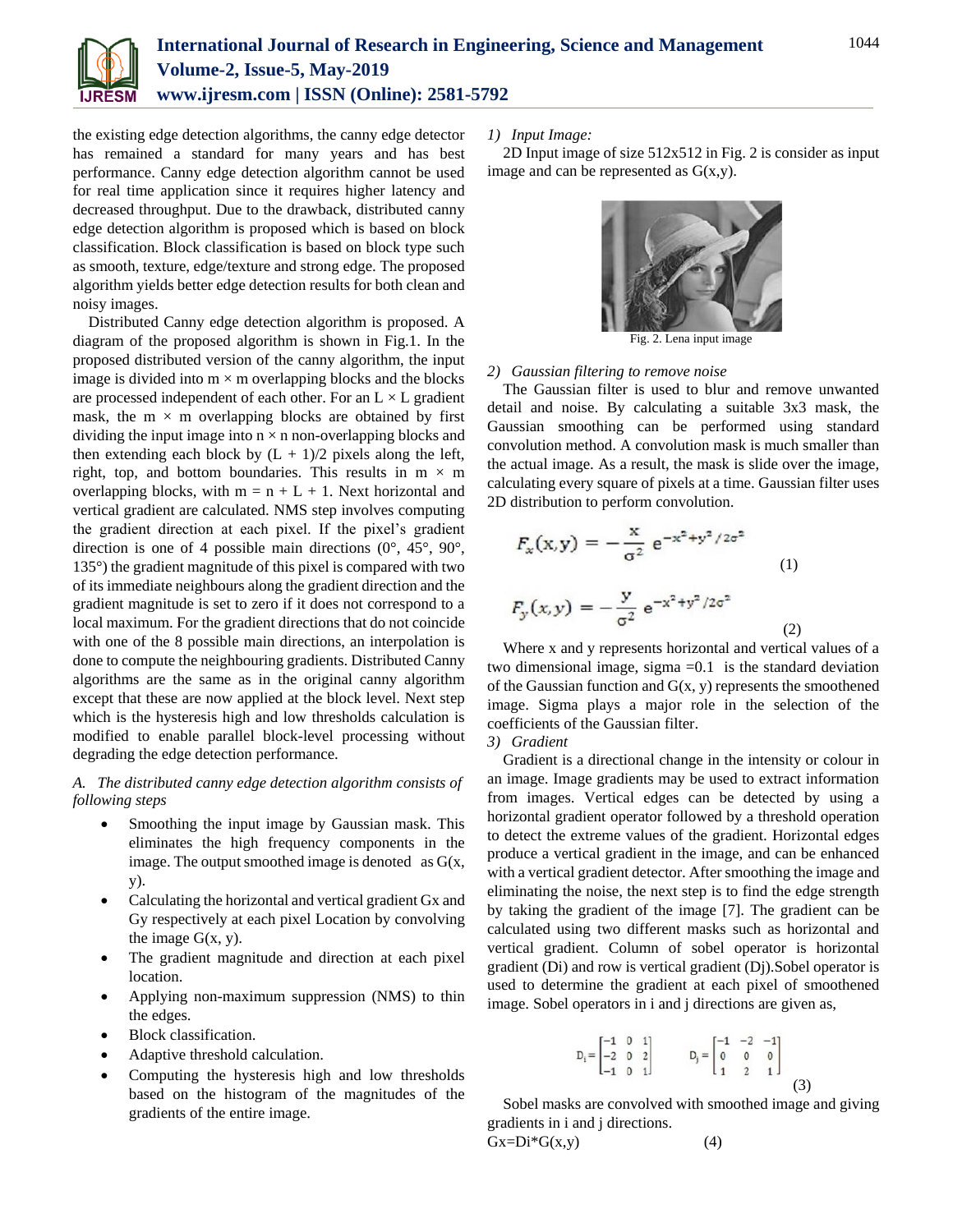

Where Gx and Gy are horizontal and vertical gradient.  $G(x,y)$ represents the image.

 $Gy=Dj*G(x,y)$  (5)

## *4) Gradient magnitude and direction:*

*Gradient magnitude:* Gradient magnitude provides the information about the strength of the edge. The horizontal and vertical gradient values obtained in the gradient unit are the inputs to the magnitude block, these gradient values are used for finding the magnitude of the input image. Magnitude of the gradient is calculated using the formula,

$$
Magnitude = \sqrt{G_x^2 + G_y^2}
$$
 (6)

*Gradient Direction:* The direction of gradient is always perpendicular to the direction of the edge. Finding the edge direction is trivial once the gradient in the x and y directions are known.

$$
Direction = \tan^{-1}(G_y/G_x)
$$
\n(7)

Gy represents the vertical direction. Gx represents the horizontal direction

## *5) NMS (Non Maximum Supperssion)*

Non-maximum suppression is an edge thinning technique. Given estimates of the image gradients, is carried out to determine if the gradient magnitude assumes a local maximum in the gradient direction. In some implementations, the algorithm categorizes the continuous gradient directions into a small set of discrete directions, and then moves a 3x3 filter over the output of the previous step (that is, the edge strength and gradient directions). At every pixel, it suppresses the edge strength of the centre pixel (by setting its value to 0) if its magnitude is not greater than the magnitude of the two neighbours in the gradient direction.

# *6) Block Classification*

The block classification method based on local variance of pixel using 3x3 window that is centered around the considered pixel in order to label the size it as of type edge, texture. Each block is classified based on the total number of edges, texture and uniform pixel in the block. Here the input image is divided into block and each block can be classified according to classification techniques [1]. Each block size of an input image is 64x64.

*Pseudo codes for block classification:* STEP1: Pixel Classification:



STEP 2: Block classification:

| Table 1<br><b>Block Classification</b> |                             |                        |  |
|----------------------------------------|-----------------------------|------------------------|--|
| Block type                             | No. of pixels of pixel type |                        |  |
|                                        | N uniform                   | N edge                 |  |
| Smooth                                 | $\geq$ 0.3 Total pixel      | $\mathbf{\Omega}$      |  |
| Texture                                | $< 0.3$ Total pixel         |                        |  |
| Edge/texture                           | $< 0.65$ (Total_ pixel-     | $(>0)$ & $(<0.3$ Total |  |
|                                        | $N$ edge)                   | pixel)                 |  |
| Strong edge                            | $\leq$ 0.7 Total Pixel      | $>0.3$ Total Pixel     |  |

var  $(x, y)$ : the local $(3x3)$  variance at pixel  $(x, y)$ Tu and Te: two thresholds

Total pixel: the total numbers of pixels in the block N uniform: the total number of uniform pixels in the block N edge: the total number of edge pixels in the Block

## *7) Hysteresis Thresholding*

Large intensity gradients are more likely to correspond to edges than small intensity gradient. Hysteresis thresholding is used to determine the edge map. Streaking is the breaking up of an edge contour caused by the operator output fluctuating above and below the threshold. Equally it will also extend above the threshold making an edge look like a dashed line. Any pixel in the image that has a value greater than  $t1(0.25)$  is presumed to be an edge pixel, and is marked as such immediately. Then, any pixels that are connected to this edge pixel and that have a value greater than t2 (0.8).

## **3. Simulation output**



Fig. 3. Input image



Fig. 4. Canny edge detection



Fig. 5. Proposed distributed canny edge detection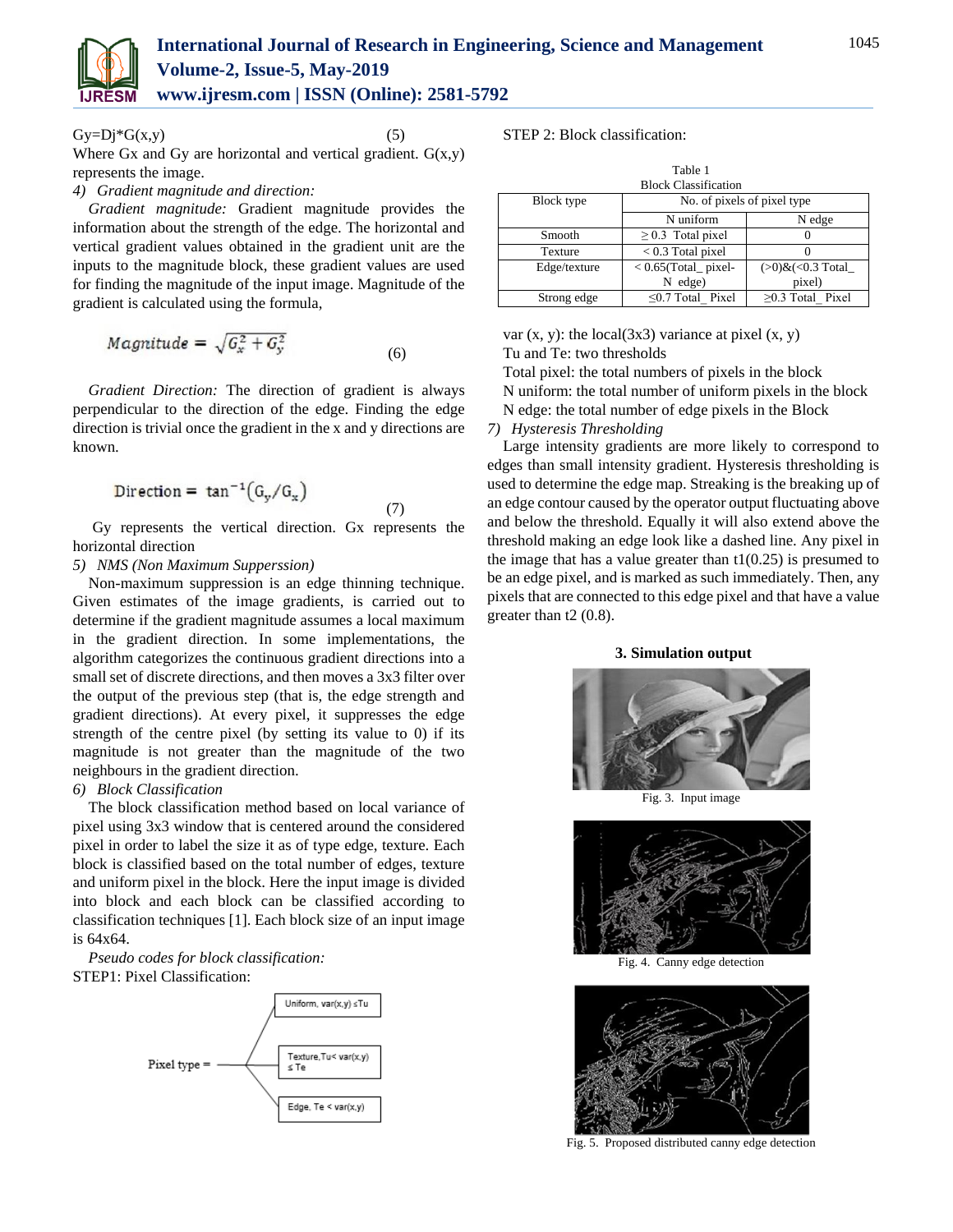

## *A. Performance evaluation*

This validates the observation that sensitivity for noisy image and clean image, the edge detection performance of the proposed distributed canny algorithm is better than the original frame-based canny algorithm.

$$
Sensitivity = \frac{TN}{TN+FP}
$$
\n(8)

TN=True Negative, FP=False positive

| Table 2                |                        |                          |  |
|------------------------|------------------------|--------------------------|--|
| Performance Evaluation |                        |                          |  |
| <b>Image type</b>      | <b>Canny Algorithm</b> | <b>Distributed Canny</b> |  |
|                        |                        | Algorithm                |  |
| Clean image            | 90.5890%               | 99.0706%                 |  |
| Noise image            | 92.2551%               | 98.9970%                 |  |



# Fig. 6. Comparison Graph

## **4. Implementation in FPGA**

In order to demonstrate the parallel efficiency of the proposed distributed canny edge detection algorithm, an FPGA based hardware implementation of the proposed algorithm is used in this section [5]. Architecture: Depending on the available FPGA resources, the image needs to be partitioned into q sub images and each sub-image is further divided into p m×m blocks. The proposed architecture, shown in Figure-6 consists of q processing units in the FPGA and some Static RAMs (SRAM) organized into q memory banks to store the image data, where q equals to the image site divided by SRAM size.



Fig. 7. Architecture of proposed distributed canny edge detector

Each processing unit processes a sub-image and reads/writes data from to the SRAM through ping-pong buffers, which are implemented with dual port Block RAMs (BRAM) on the FPGA. Each processing unit (PU) consists of p computing engines (CE), where each CE detects the edge map of an  $m \times m$ block image. Thus, p×q blocks can be processed at the same time and the specific values of p and q depend on the processing time of each PE, the data loading time from the SRAM to the local memory and the interface between FPGA and SRAM, such as total pins on the FPGA, the data bus width, the address bus width and the maximum system clock of the SRAM. Each CE consists of the following 6 units, 1. Smoothening unit using Gaussian filter. 2. Vertical and horizontal gradient calculation unit. 3. Magnitude calculation unit. 4. Directional nonmaximum suppression unit. 5. Block classification. 6. Thresholding with hysteresis unit.

#### **5. Simulation output**



Fig. 9. Edge detected image

#### **6. Conclusion**

A novel distributed Canny edge detection algorithm that results in a significant speed up without sacrificing the edge detection performance. As a result, the computational cost of the proposed algorithm is very low compared to the original canny edge detection algorithm. This algorithm is mapped to onto a Xilinx Spartan-3(EDK) FPGA platform.

#### **References**

- [1] Arbelaez. P, C. Fowlkes, and D. Martin. (2013). The Berkeley Segmentation Dataset and Benchmark http://www.eecs.berkeley.edu/Research/Projects/CS/vision/bsds/
- [2] Bao. P, L. Zhang, and X. Wu, "Canny edge detection enhancement by scale multiplication," IEEE Trans. Pattern Anal. Mach. Intell., vol. 27, no. 9, pp. 1484– 1490, Sep. 2004.